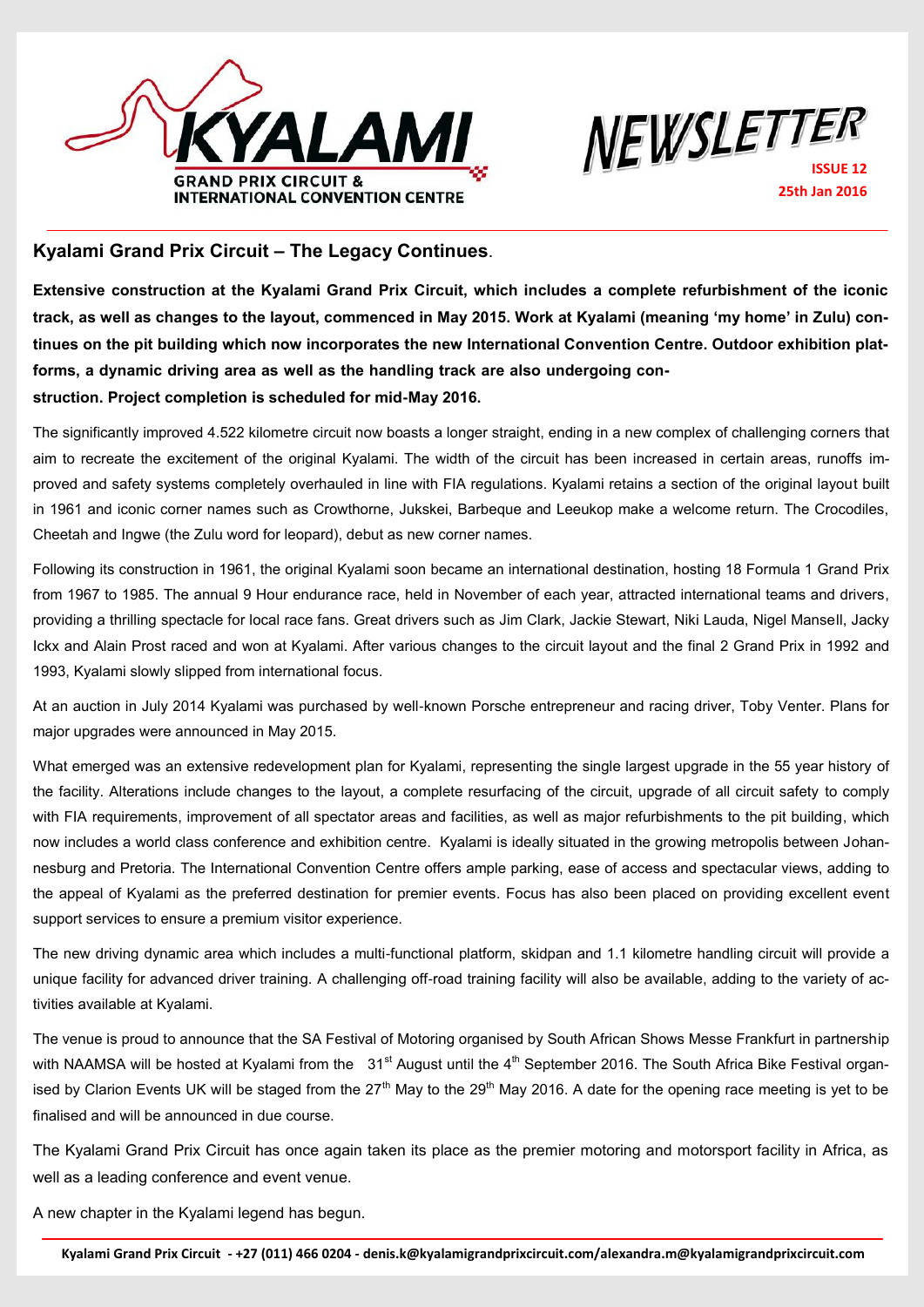



**25th Jan 2016**

**Refined circuit. Revived legacy.** The new Kyalami Grand Prix Circuit.



**Kyalami Grand Prix Circuit - +27 (011) 466 0204 - denis.k@kyalamigrandprixcircuit.com/alexandra.m@kyalamigrandprixcircuit.com**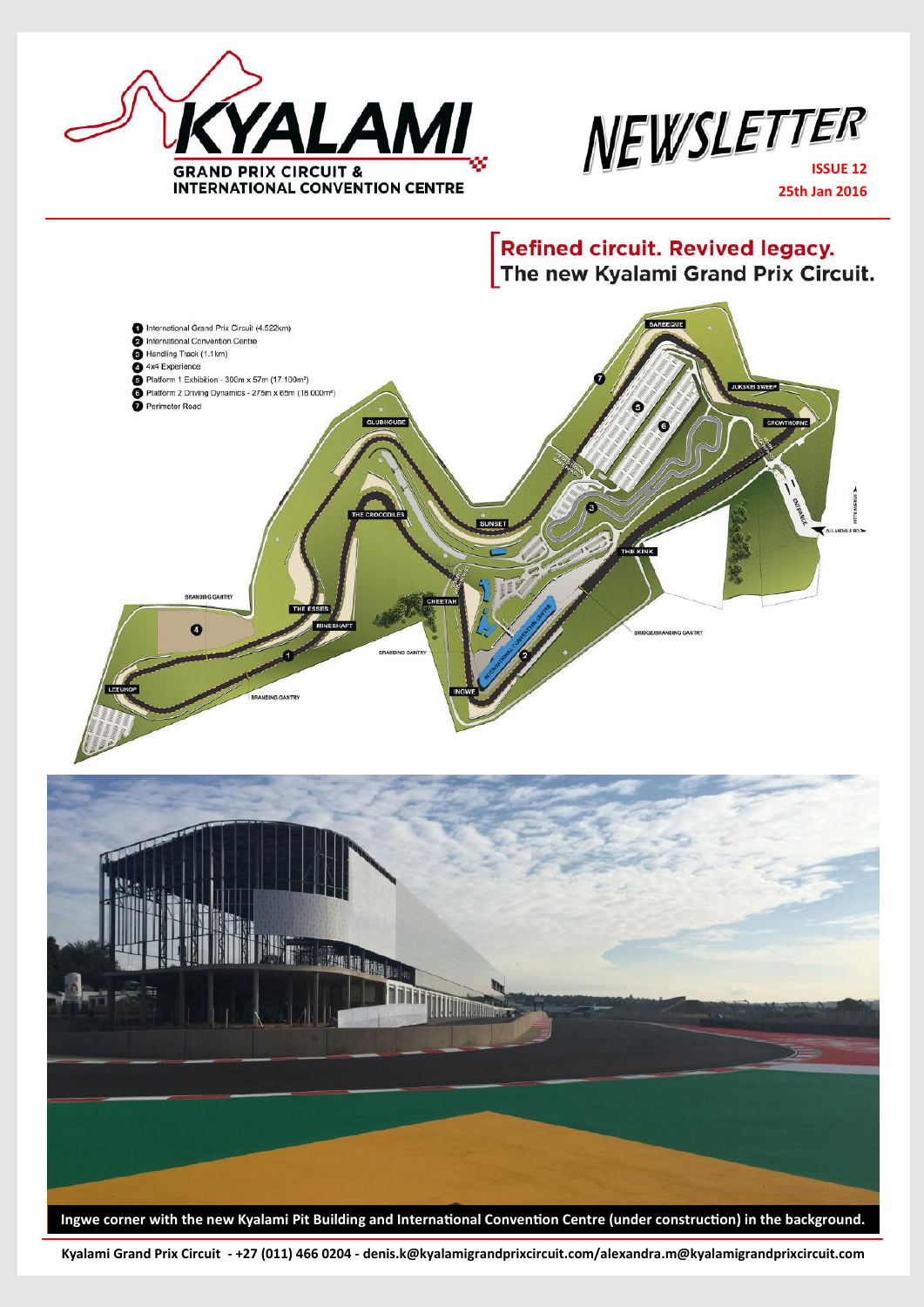



**25th Jan 2016**



**Main straight into Crowthorne corner with the South African Flag painted onto the asphalt run-off area.**



**Kyalami Grand Prix Circuit - +27 (011) 466 0204 - denis.k@kyalamigrandprixcircuit.com/alexandra.m@kyalamigrandprixcircuit.com**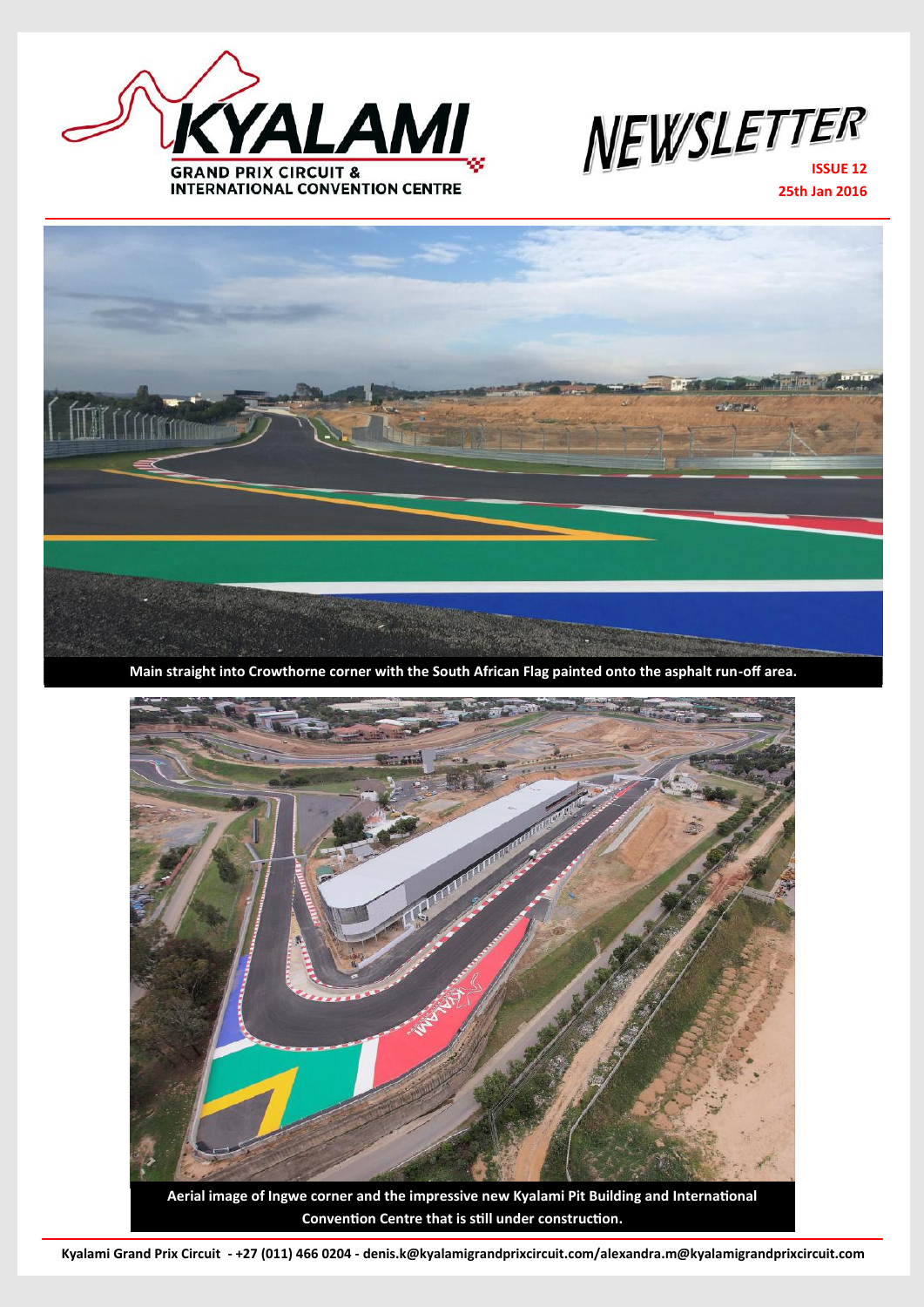



**25th Jan 2016**



**View of the circuit with Crowthorne, Jukskei and Barbeque in the foreground. Platforms and Handling Track under construction.**



**Kyalami Grand Prix Circuit - +27 (011) 466 0204 - denis.k@kyalamigrandprixcircuit.com/alexandra.m@kyalamigrandprixcircuit.com**